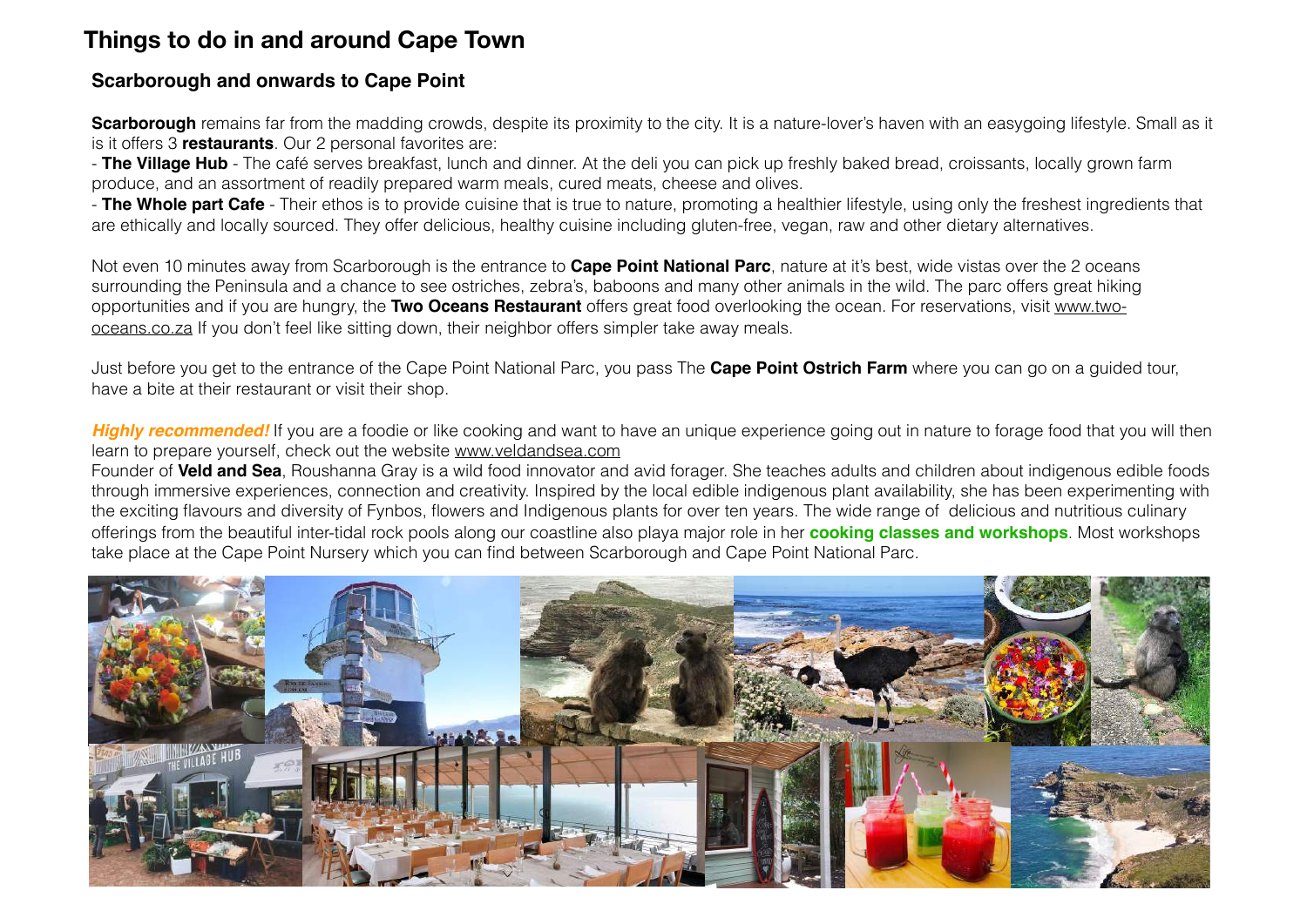### **Simonstown & Boulders Beach**

About 15 minutes away by car, lies **Simonstown**, nestled on False Bay on the other side of the peninsula. It is a village rich in history, character, atmosphere and warmth and home to the SA navy as well as whales, penguins and seals and world heritage status bird life. If you want to know about it's ties to the navy, you can visit the Navy Museum.

It offers one of the most unique places in the world, *Boulders Beach National Parc*, - a penguin colony in suburban Cape Town! IPart of it is a small protected beach that is great for swimming. Don't be surprised if a pinguin overtakes you in the water. Next to the entrance to the beach, you'll find **Boulders Beach Restaurant** which offers great views on the ocean.

Another way to see the penguins, is from the water. **Kayak Trips** (082 501 8930) leaves from Simon's Town Waterfront and paddles past the civilian and Naval Harbour and out to Boulder's Beach to see the penguins every day (weather permitting). The 2 hour long trip in very stable double kayaks costs R300 per person and a scheduled morning trip (08h30 summer, 09h00 winter) leaves from Simon's Town Waterfront, Wharf St. daily, 365 days a year, weather permitting. (Groups of 4 or more may book an afternoon excursion)

Do you happen to be in Cape Two during the whale season, **The Simonstown Boat Company** (083 257 7760) can take you **whale watching**. During the whole year you can join them for trips to seal Island or Cape Point.

Om other way to go out on the water is to learn to **Stand Up Paddle** (062 604 1977 or 084 607 8567) in the calm waters of Simon's Town Quays, ideal for beginners to find their feet and practise their technique in the protected basin.The bay is a visual delight with an ever changing vista of seals and penguins at play, yachts gliding by and the Navy practicing their manoeuvres. On a good day the kelp forests come alive with colourful sea creatures.The coastline is filled with interesting beaches and perfect for the more adventurous or experienced paddlers to explore.

The little town itself offers plenty of quirky shops to visit and lots of **restaurants and coffee shops**. To name a few:

**The Black Marlin** - Known for it's sea food and location right next to the ocean at Millers Point.

**Salty Sea Dog** - Famous for its quality fish and chips, a Simon's Town institution, located at the Simon's Town jetty and harbour. Take-aways and sit down.

**The Tasty Table** - Offers delicious and affordable local and artisan breakfast and lunch and great cappuccino.

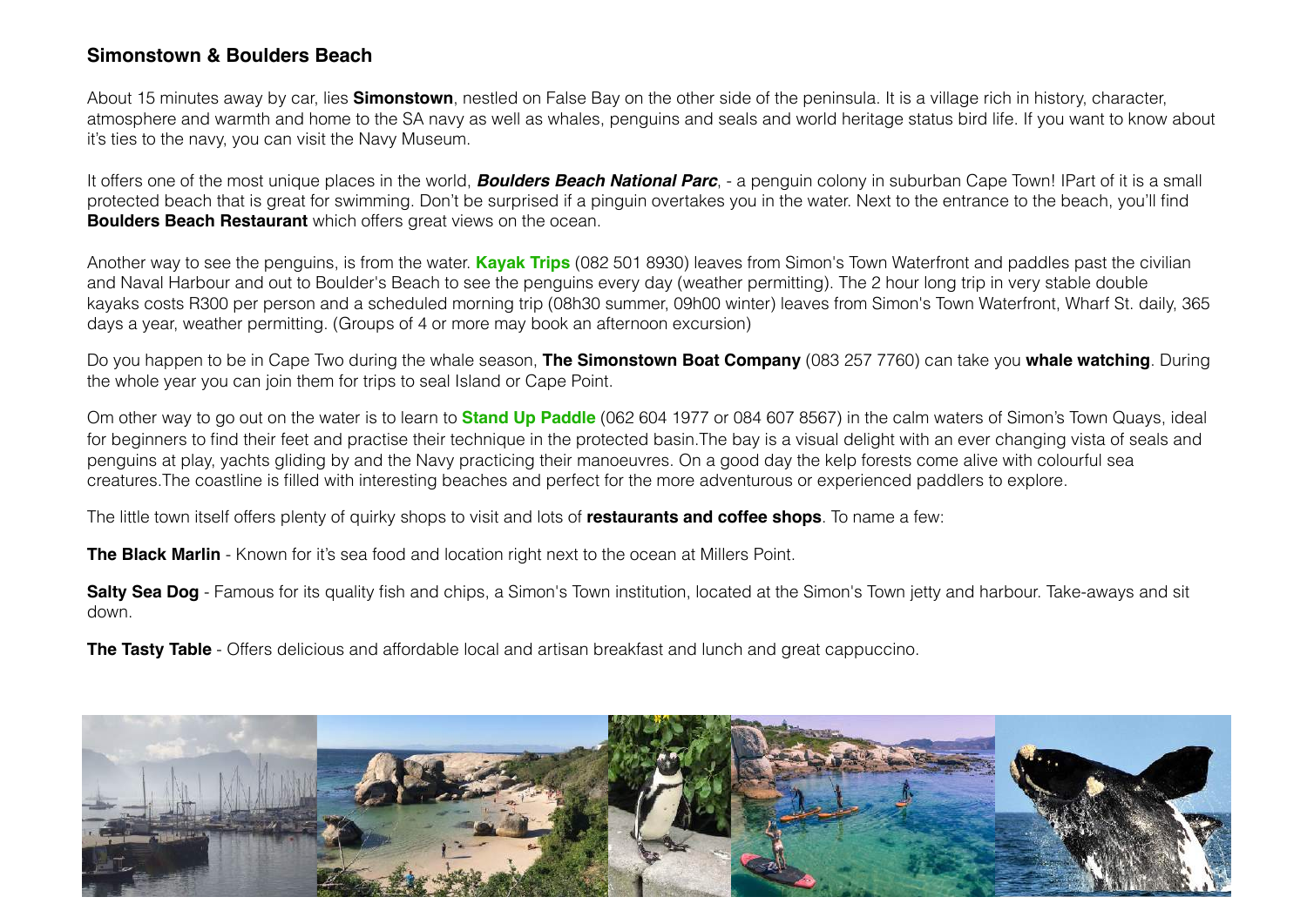### **Kommetjie & Noordhoek**

If you are a seasoned surfer, you don't want to miss **surfing** at Long beach in **Kommetjie,** a very laid back rustic seaside village, known for being one of Cape Town's surfing and kiting hot spots. It is home to South Africa's tallest cast iron lighthouse, which can be climbed. Kommetjie offers a few simple restaurants. Personal favorite is **The Green Room** that offers some Mexican style food plus burgers, steak and salads. There is very nice surf shop and a great deli. The **Kommetjie Pizzeria** makes excellent pizzas.

Contact **Warren van Rooyen**, a professional tennis coach, if you are interested in **private tennis lessons** on the tennis court at Kommetjie Primary.

When you drive towards Noordhoek along Kommetjie road, you pass **Imhoff Farm**. The farm shop sells nice breads, great small cakes, olives, local made cheeses and lots of country produce. Next door is a small but excellent wine shop. There are also some nice arts and crafts shops. The **Imhoff Snake Park** is a reptile sanctuary and rehabilitation centre, where you can learn all there is about snakes.

Foodwise, you can choose between 3 different **restaurants,** The Imhoff **Farm Shop**, **Unami** (sushi) and **The Blue Water Cafe** that sells delicious pizza's, plus a lot of other nice dishes. The last one has a nice play area for kids and the **Higgeldy Piggeldy Farm Yard.** 

If you like **horse riding**, the **Imhoff Equestrian Centre** offers guided horseback rides just under two hours long along Noordhoek beach. They offer 3 rides a day: 09:00, 13:00 and 17:00 (Dec – Mid Mar) & 09:00, 12.00 and 16:00 (Mid Mar – Nov). Booking is essential (082 774 1191).

Besides a beautiful white beach, Noordhoek's main attraction is the Noordhoek Farm Village, a collection of small shops and restaurants, like:

- **The Foodbarn** - Chef Franck Dangereux serves delicious and decadent 'fine-dining' style food but in a super relaxed old barn (021 789 1390).

- **Cafe Roux** - A Noordhoek institution, not only do they offer uncomplicated food all day long and a super relaxed vibe, they have an outstanding lineup every week, showcasing **SA's top artists**, together with amazing up & coming talent in a unique setting. *Highly recommended*.

- **Faith Juice** - A unique, quirky raw juice bar located in a small wooden shack in the food garden near the entrance to the Village. Healthy, delicious veg and fruit juices and yummy smoothies are made every day till 2.00 pm.

- **Kristen's Kick-Ass Ice Cream** - Delicious handmade ice cream, fantastic flavours, only using local dairy and handpicks sustainable ingredients.

- **The Foodbarn Deli** - During the day they offer great coffee, delicious home made breads and other bakes, breakfast and lunch. At night they turn into a nice tapa place.

- **Wednesday Market** - Every Wednesday between 4 - 8 there is a small market held which offers Italian, vegan, Mexican, Potjies, Food Barn offerings and plenty more.

Just around the corner from The Farm Village are **The Cape Point Vinyards** with it's amazing views over Noordhoek Beach. They host a very popular Thursday night market (4-8).

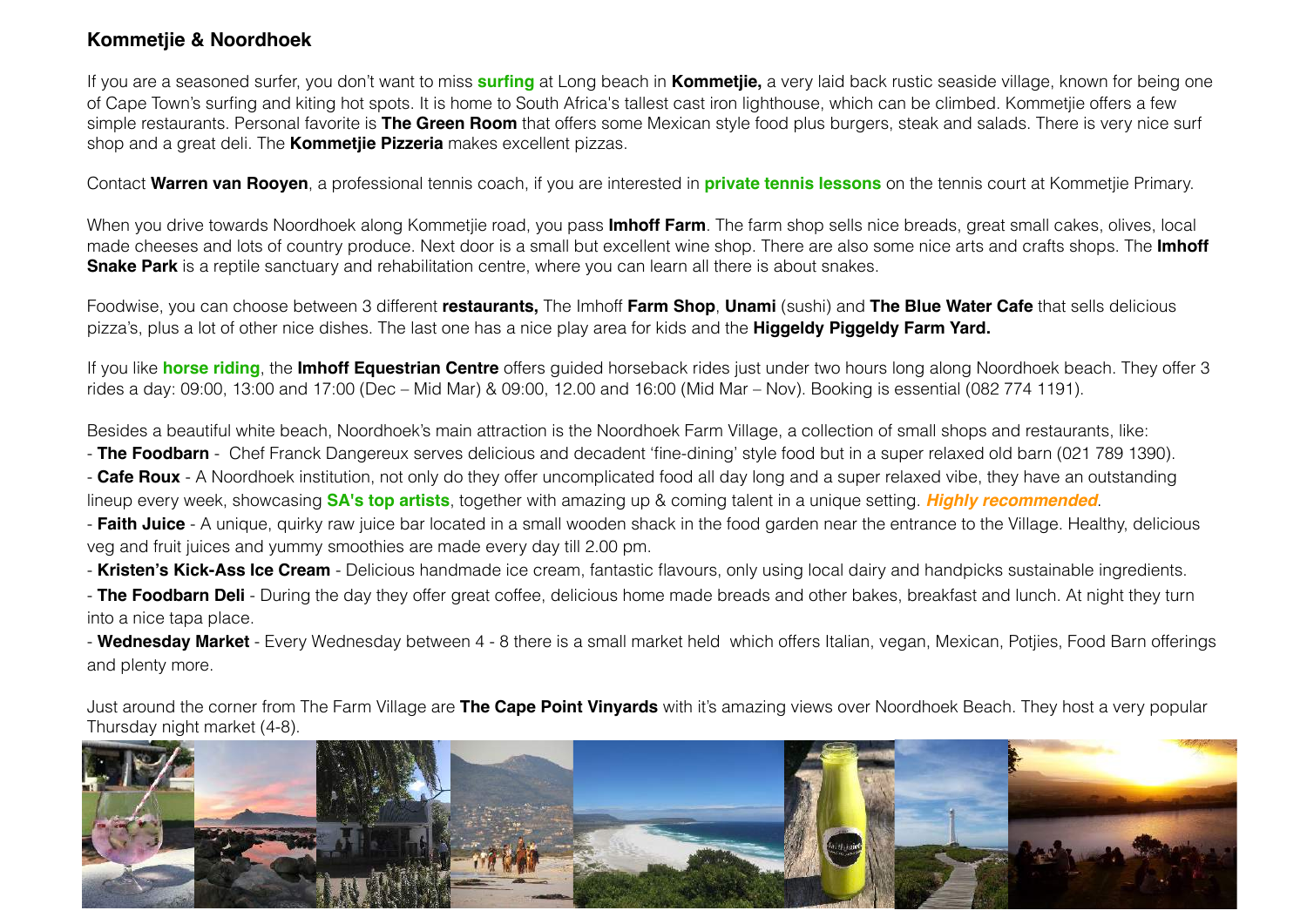### **The Southern Peninsula: Kalk Bay, St. James & Muizenberg**

The Southern Peninsula has so many fun places to go to. The colorful bathing boxes of **St. James** feature on almost every Cape Town travel guide cover. Their shark museum will teach you every thing there is to know about sharks and ocean life around the peninsula. It is situated on the False Bay coast between Muizenberg and Kalk Bay. All 3 small towns are situated between the rocky shore and a steep mountain.

**Kalk Bay** has just been named by Forbes magazine as 'one of the coolest neighbourhoods in the world'… This relaxed bohemian ocean town, offers lots of nice little shops, a beautiful harbor, a small and the very affordable **Kalk Bay Theater** with entertaining shows and a great variety of **restaurants**. To name a few:

**Bob's Bagel Cafe** - If you're after a quiet spot to grab a great bagel. Bob is your guy. His bagels are homemade and he fills with all the usual suspects. Added bonus, the restaurant has space outside for the kids to run wild so you can enjoy your bagel in peace. It's a small little café that gets really busy but the coffee and bagels are worth the wait.

**Harbour View Restaurant** - One of the most iconic Kalk Bay restaurants. The food may be a bit more expensive than at the other restaurants in town but is also consistently good and you won't go wrong, despite what you choose. Situated in the harbour, the views are really unbeatable. Be sure to call ahead (021 788 4136) and book!

**Olympia Café** - Also an institution and featured in many international magazines. Their coffee is as good as the looks of their coffee machines and the food is tasty. Do also visit their bakery around the corner for delicious bread and sweet treats. In the morning the locals line up for their cappuccino before they go to work.

Lekker - Just as the name says, this local spot is lekker and serves up wholesome, tasty food. The vibe and service is always friendly and you can expect fresh ingredients and delicious baked goods.

Kalky's - Is Kalky's technically a restaurant? We're not sure. But their no-frills attitude to serving the freshest fish and the crispiest chips has earned them a spot in the hearts of Capetonians. You can find them in the harbour.

#### **Muizenberg**

If you have always wanted to learn how to surf, Muizenberg is the place to go. Kilometers of great steady waves and lots of **surf schools** around where you can hire a board and a wetsuit and an instructor. Go check out Gary's Surf School, Roxy's or the Surf Emporium. Another local favorite water activity are the waterslides. Or if you on't feel like getting wet, you can always go for a round of put put next door. And if all those activities have made you hungry, check out the many **places to go for lunch or dinner** along the beach: Knead, Yoffi falafel, Tiger's Milk or Live Bait. If you want to go for a great creative, vibe local experience, visit the **Blue Bird Garage Foods & Goods Market.** It takes place every **Friday night** as of 4 in a beautiful old postal plane hangar on the edge of this urban village. You will find this space filled with a collection of local Artisans, specialty cooks, bakers, producers and Designers. Handpicked South African wines, craft beer, delicious food, live music from local artists, a creative kids area and great company are all part of the tapestry that makes this a very unique and inviting market experience. It's a great way to spend a Friday night!

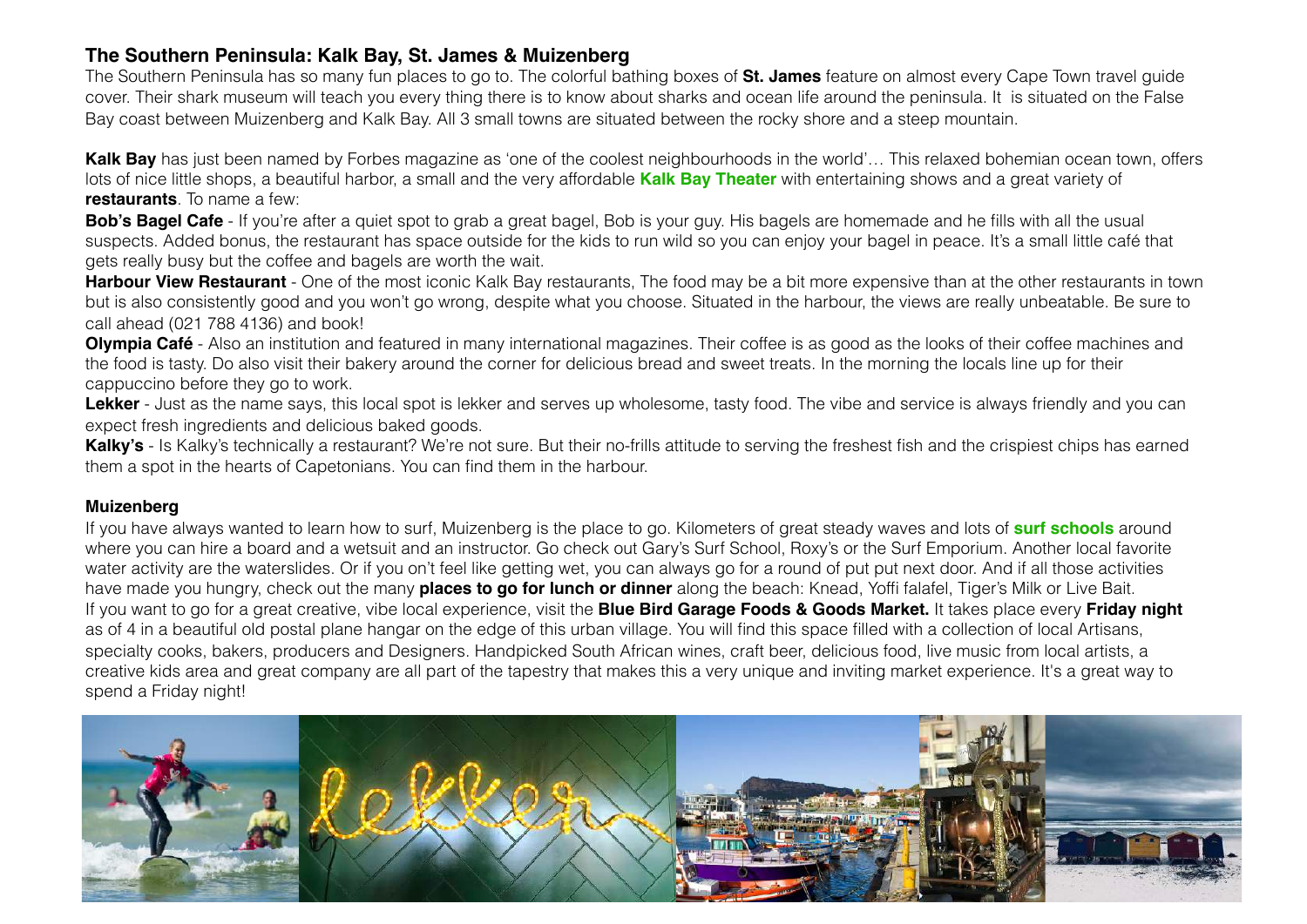#### **Kirstenbosch Botanical Gardens & Constantia wineries**

The **Kirstenbosch Botanical Garden** is acclaimed as one of the great botanic gardens of the world. Few gardens can match the sheer grandeur of the setting against the eastern slopes of Cape Town's Table Mountain. It is one of our favorite spots. Not just because it is also the start of some great hikes on Table Mountain but also because of the **Summer SunSet Concerts** they offer on Sunday afternoons (gates open at 16.00). They have a fantastic line-up and tickets sell out fast. Tickets are sold online (www.webtickets.co.za). Once you have your ticket just bring a picknick blanket, a bottle of wine or else and snacks and enjoy the show. Aanrader: http://insideguide.co.za/kirstenbosch-summer-sunset-concerts/. *Highly recommended!*

**Kirstenbosch** is also one of the locations that hosts the **Galileo Outdoor Cinema** performances on a Wednesday. Same as the concerts, a stunning location to watch a movie under the stars. It is combined with a market where you can buy food and drinks.Check out their website for the programm: www.thegalileo.co.za

Next to Kirstenbosch is **Constantia** with it's many wineries. You can visit most of them for wine tastings. The oldest and biggest one is **Groot Constantia.** It has 2 restaurants, a museum, stunning views and a relaxed lawn where you can enjoy your drinks and food.

**Silvermist** Winery is the home of the **La Colombe Restaurant**, one of the top restaurants in South Africa. If you like fine dining and are up for a bit of 'food theatre', this is the place to go. You will have to book way ahead of time (021) 794-2390.

If you are up for a bit of adventure 155 meters above the tree canopee, **Silvermine** also offers more than 500 meters of **ziplining**. Visit www.ziplining.co.za for more information.

**Constantia Uitsig** hosts a nice selection of **restaurants**, The Open Door Retaurant, Sushi, Kirsten's kick Ass Ice Cream, Chocolates, craft beer and single-origin coffee. And for bike lovers there is the **Bike Park** featuring a variety of pump tracks, currently totaling 2,8 km. There are beginner jump lines all the way to expert drop-offs, rock gardens, a wooden berm, rollers and a suspension sky bridge ending in a corkscrew exit. On site you can find a pitstop with bike repair facilities, a dual slalom race track and bike party hire facilities. Open 7 days a week, from 8am until 6pm, the Bike Park at Constantia Uitsig offers cyclists of all ages and skill levels laps and laps of fun.

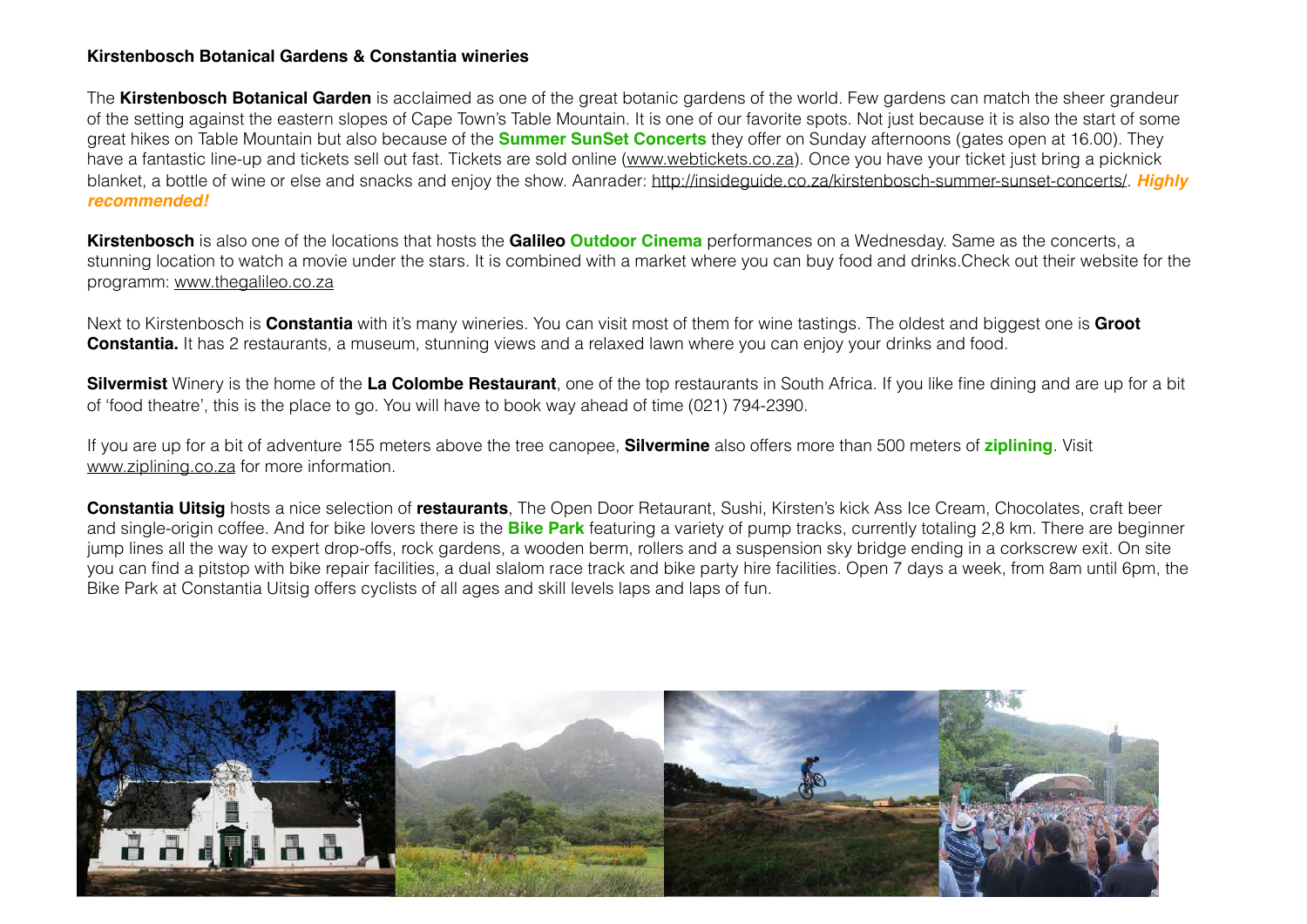## **Woodstock, The Waterfront & Robben Island**

**Woodstock** is an edgy, evolving neighborhood where hipster cafes, veggie eateries and galleries occupy old factories covered with vivid murals. The renovated Old Biscuit Mill is home to cool design stores and hosts the weekly Neighbourgoods Market, with street food stalls, African handicrafts and designer fashion. On nearby streets, quirky stores sell vintage fashion, upcycled furniture and antiques. In the Biscuit Mill you will also find SA's no.1 restaurant **The Test Kitchen**. If you want to eat here, you definitely have to book a few weeks before. (021 447 2337) It is up market so not cheap but worth it.

For a total different experience, go on a street art tour through Woodstock with Juma's Tours. Check out their website for the different options: www.townshiparttours.co.za *Highly recommended* 

The **V&A Waterfront** combines a big **shopping centre** with 2 **movie theatres**, The **Watershed** (home of great SA design), a food market, the amazing **Two Oceans Aquarium** and many **restaurants**. Yes, it may be a bit touristy but there is always a nice vibe and the backdrop against Table Mountain and the proximity of the harbor only add to the charm.

Every third Friday the **Galileo Outdoor Cinema** hosts a movie at the V&A Waterfront.

The latest addition and a great success is the award winning **Zeitz Museum of Contemporary Art** in the old silo's at the V&A Waterfront.

The V&A Waterfront is also where the boat to **Robben Island** leaves. Be sure to reserve tickets beforehand but also be aware that those trips sometimes get cancelled because of bad weather.